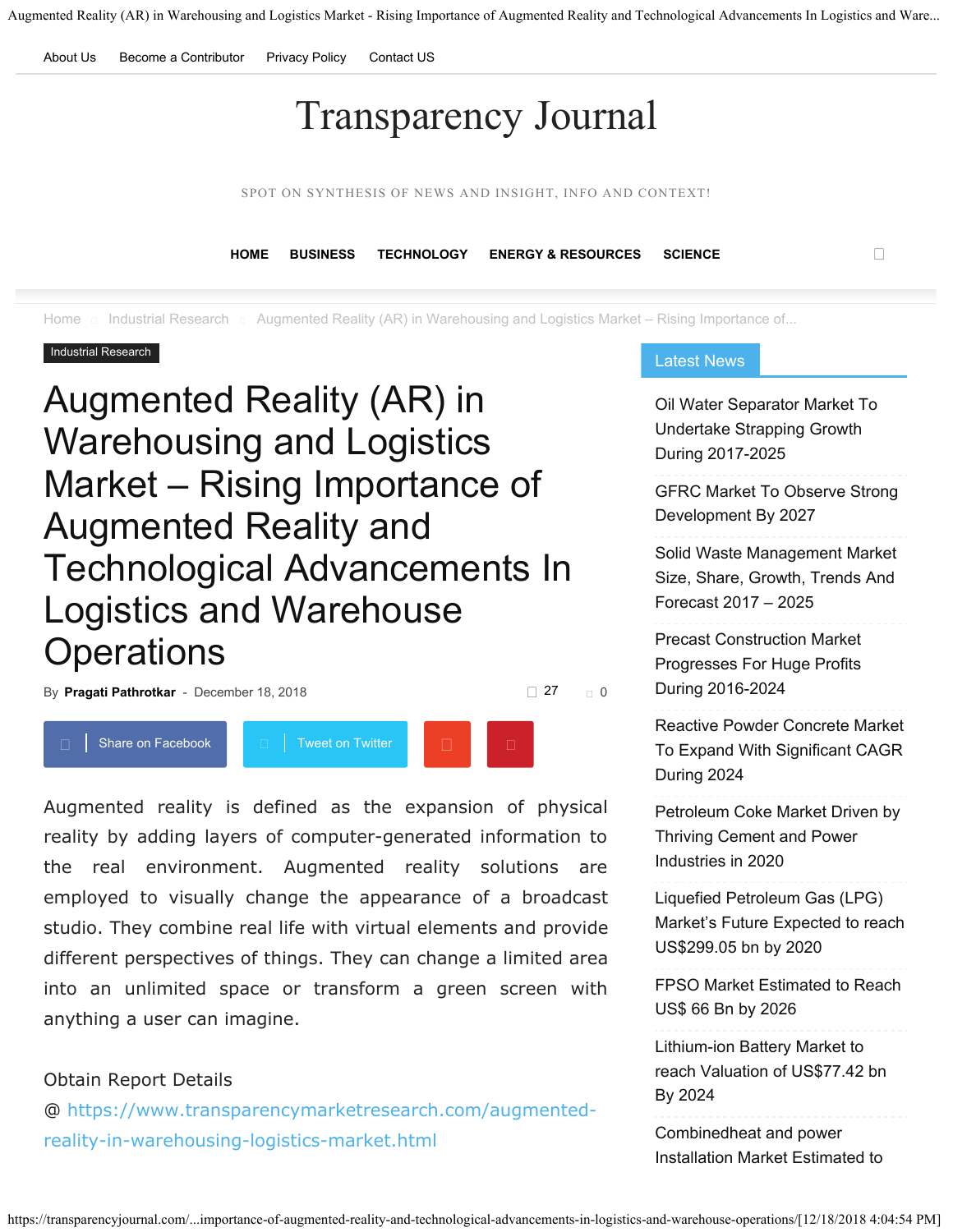Augmented reality solutions provide a system of mixed encoded cameras including handheld cameras, pedestal/hard cameras, and even steady cameras for production. Players in the logistics & warehouse industry are implementing augmented reality solutions in order to enhance operations that are carried out regularly; for example, inventory management, warehouse management, and employee management. Performance of logistics elements can be improved by using augmented reality (AR) technologies.

Object pickup time can be decreased in human-operated warehouses. Meanwhile, augmented reality is at an early stage of adoption in logistics. However, the rate of adoption is likely to increase in the near future. AR can give logistics providers quick access to anticipatory information from anywhere at any time. This is vital for the prospective and exact planning and operation of tasks such as delivery and load optimization and for providing higher levels of customer service.

#### Download PDF Sample for this Research Report

@ https://www.transparencymarketresearch.com/sample/samp le.php?flag=B&rep\_id=55269

Major factors driving the augmented reality (AR) in warehousing and logistics market is rising importance of augmented reality and technological advancements in logistics and warehouse operations. Rise in the demand for advanced digital transformation is projected to fuel the demand for augmented reality solutions in the global broadcast industry in the near future.

Rise in the demand for live rendering, realistic live shadows, and realistic live reflections is expected to boost the demand for augmented reality solutions worldwide in the next few years. Furthermore, the logistics industry in developed as well as developing countries is witnessing extensive research and development activities. On the other hand, the importance of Reach US\$ 1131.4 Bn by 2026

#### Tags

2 5G Agriculture Drone Market

Apple Sauce Market aquafeed market Arak Market Artificial Intelligence Biomass Boiler **Market** 

Biometric Vehicle Access System Market

## **Blockchain** Technology Market **Business**

CNG Dispensers Market

District Heating and Cooling Market

Drill Bits Market



Frozen Seafood Market

Functional Flour Market

Green Energy Market

### Guava Puree Market

**Healthcare** 

High-Density Polyethylene Market

Hot Dogs and Sausages Market Hydroponics **Market**